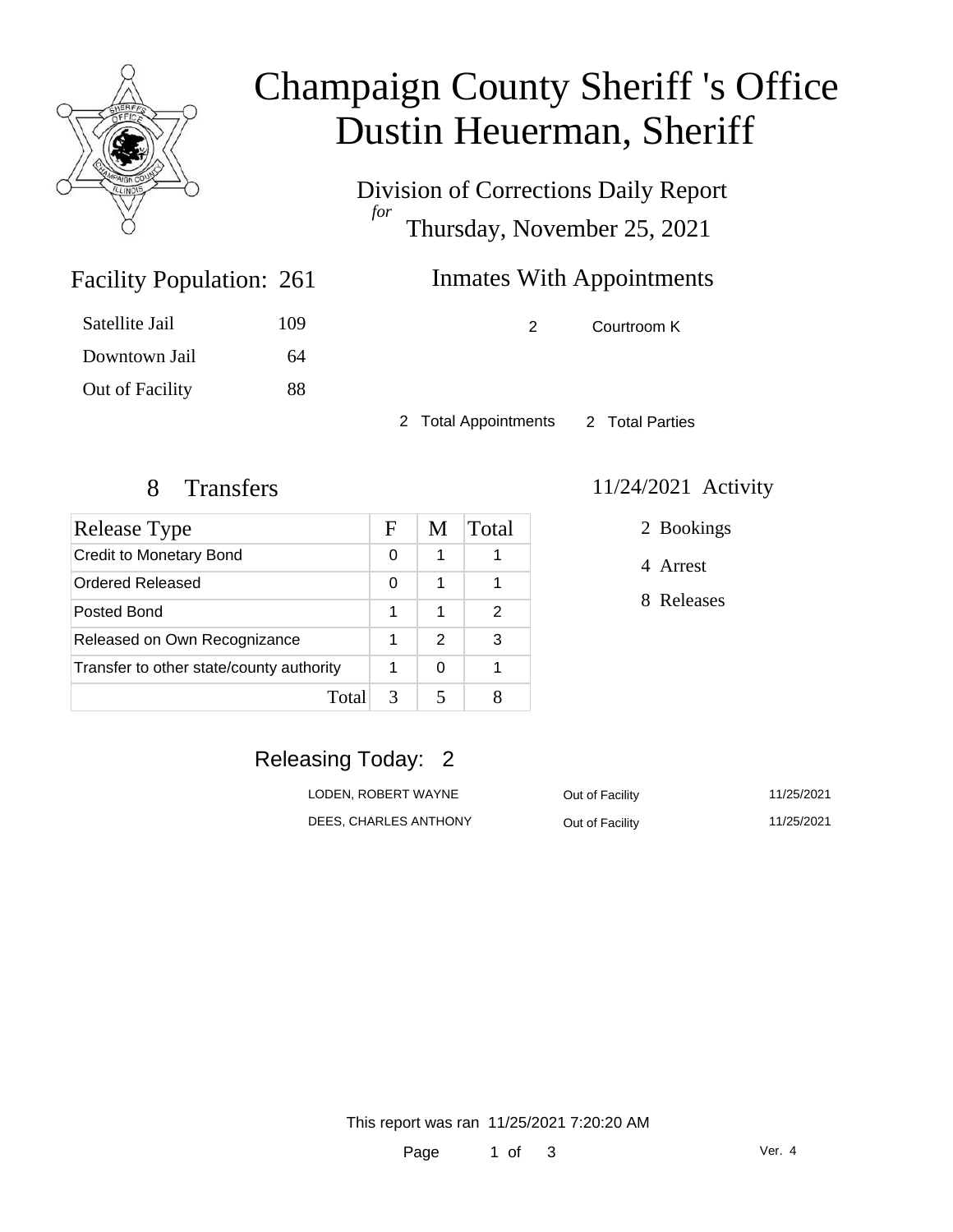

# Champaign County Sheriff 's Office Dustin Heuerman, Sheriff

Division of Corrections Daily Report *for* Thursday, November 25, 2021

#### Custody Status Count

- Electronic Home Dentention 17
	- Felony Arraignment 5
		- Felony Other 7
	- Felony Pre-Sentence 7
		- Felony Pre-Trial 194
	- Felony Pre-Trial DUI 3
	- Felony Sentenced CCSO 3
	- Felony Sentenced IDOC 6
		- Hold Other 1
		- Hold Sentenced IDOC 1
	- Misdemeanor Arraignment 3
		- Misdemeanor Other 1
		- Misdemeanor Pre-Trial 3
			- Petition to Revoke 4
			- Remanded to DHS 4
			- Traffic Arraignment 1
				- Traffic Pre-Trial 1
					- Total 261